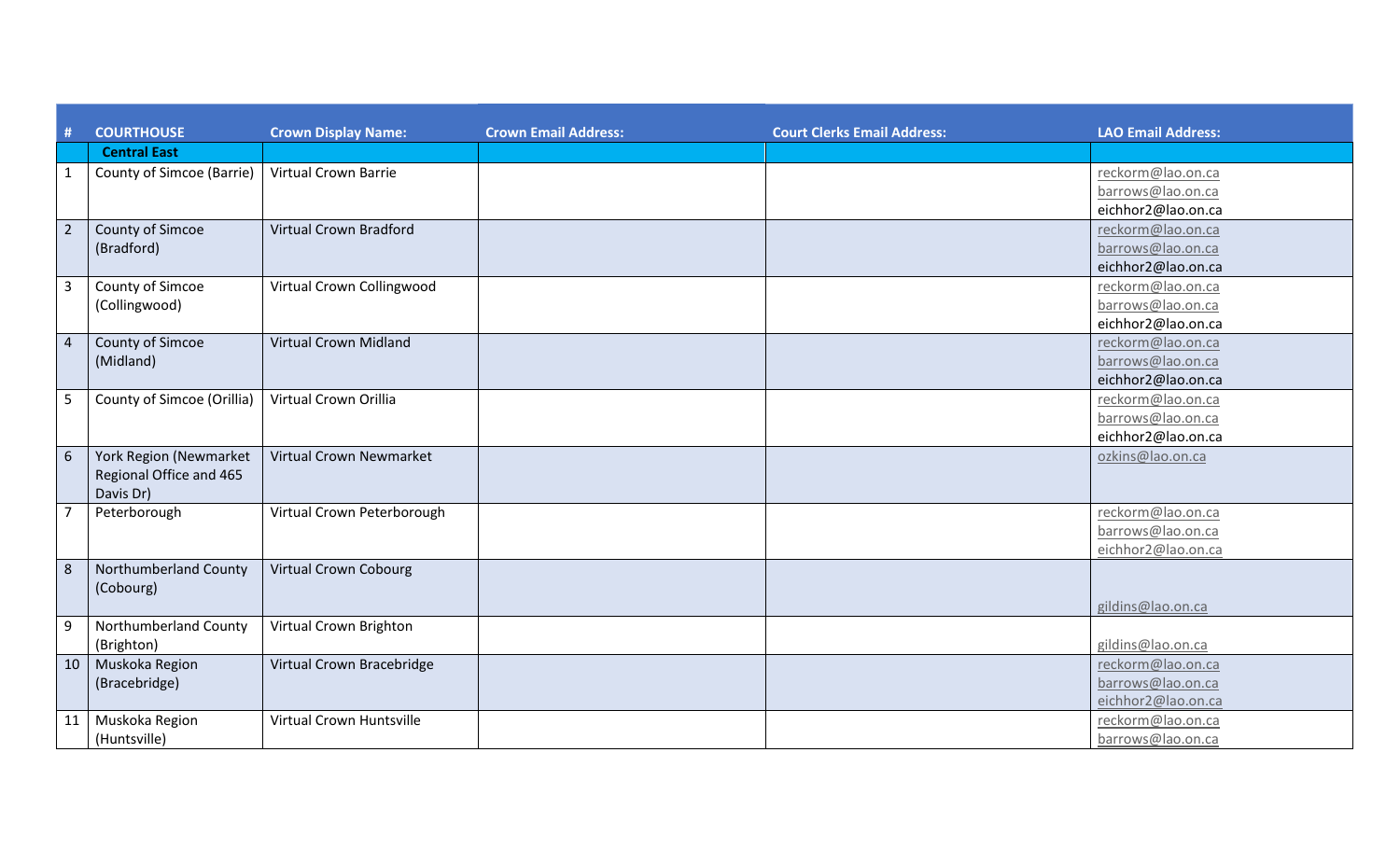|                 |                          |                                   |  | eichhor2@lao.on.ca              |
|-----------------|--------------------------|-----------------------------------|--|---------------------------------|
| 12              | City of Kawartha Lakes   | Virtual Crown Lindsay             |  | reckorm@lao.on.ca               |
|                 | /Haliburton (Lindsay)    |                                   |  | barrows@lao.on.ca               |
|                 |                          |                                   |  | eichhor2@lao.on.ca              |
| 13              | City of Kawartha Lakes   | Virtual Crown Minden              |  | reckorm@lao.on.ca               |
|                 | /Haliburton (Minden)     |                                   |  | barrows@lao.on.ca               |
|                 |                          |                                   |  | eichhor2@lao.on.ca              |
| 14              | Region of Durham         | Virtual Crown Oshawa              |  | gildins@lao.on.ca               |
|                 | (Oshawa)                 |                                   |  |                                 |
|                 | <b>Central West</b>      |                                   |  |                                 |
| 15              | <b>Brant (Brantford)</b> | <b>Virtual Crown Brantford</b>    |  |                                 |
| 16              | Dufferin (Orangeville)   | Virtual Crown Orangeville         |  | GeneralDC-Orangeville@lao.on.ca |
|                 |                          |                                   |  | dcc.orangeville@lao.on.ca       |
|                 |                          |                                   |  |                                 |
| 17              | Haldimand (Cayuga)       | Virtual Crown Cayuga              |  | GenDCTriCounties@lao.on.ca      |
| 18              | Halton (Milton)          | <b>Virtual Crown Milton</b>       |  | genfaxdcmilton@lao.on.ca        |
| 19              | Hamilton                 | <b>Virtual Crown Hamilton</b>     |  | genfaxhamcrimdc@lao.on.ca       |
|                 |                          |                                   |  | gillis@lao.on.ca                |
|                 |                          |                                   |  |                                 |
| 20              | Niagara North (St.       | <b>Virtual Crown StCatharines</b> |  | dcc.stcatharines@lao.on.ca      |
| $\overline{21}$ | Catharines)              | <b>Virtual Crown Welland</b>      |  |                                 |
|                 | Niagara South (Welland)  |                                   |  | dc.welland@lao.on.ca            |
| $\overline{22}$ | Norfolk (Simcoe)         | <b>Virtual Crown Simcoe</b>       |  | GenealDC-Simcoe@lao.on.ca       |
|                 |                          |                                   |  | GenDCTriCounties@lao.on.ca      |
| 23              | Peel (Brampton)          | Virtual Crown Brampton            |  | dcc.brampton@lao.on.ca          |
|                 |                          |                                   |  | GeneralDC{Family}-              |
|                 |                          |                                   |  | Brampton@lao.on.ca              |
|                 |                          |                                   |  |                                 |
|                 | East                     |                                   |  |                                 |
| 24              | Frontenac (Kingston)     | Virtual Crown Kingston            |  | knoxlep@lao.on.ca               |
| 25              | Hastings (Belleville)    | Virtual Crown Belleville          |  | wilkinn@lao.on.ca               |
|                 |                          |                                   |  | flintr@lao.on.ca                |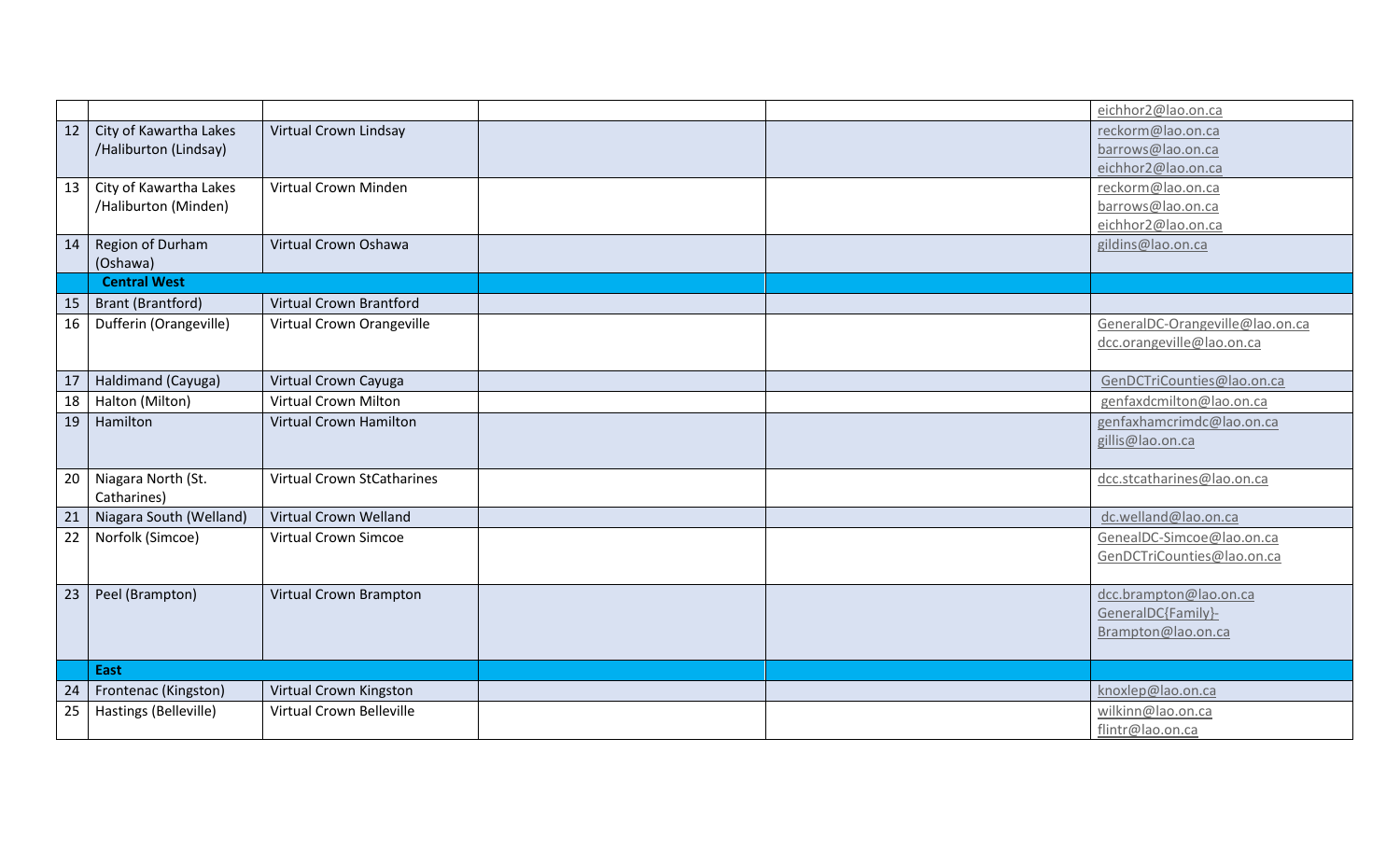| 26 | Lanark (Perth)                                 | <b>Virtual Crown Perth</b>    |  | gougeos@lao.on.ca<br>grahamm@lao.on.ca<br>michaelp@lao.on.ca                                                                                                     |
|----|------------------------------------------------|-------------------------------|--|------------------------------------------------------------------------------------------------------------------------------------------------------------------|
| 27 | Leeds & Grenville<br>(Brockville)              | Virtual Crown Brockville      |  | gougeos@lao.on.ca<br>grahamm@lao.on.ca<br>michaelp@lao.on.ca                                                                                                     |
| 28 | Lennox & Addington<br>(Napanee)                | Virtual Crown Napanee         |  | heaneym@lao.on.ca                                                                                                                                                |
| 29 | Ottawa                                         | Virtual Crown Ottawa          |  | stewara@lao.on.ca<br>asselia@lao.on.ca<br>huotc@lao.on.ca<br>prudhoc@lao.on.ca<br>guidolc@lao.on.ca<br>adleyj@lao.on.ca<br>morriss@lao.on.ca<br>bakerl@lao.on.ca |
| 30 | Prescott & Russell<br>(L'Orignal)              | Virtual Crown L'Orignal       |  | bradlel@lao.on.ca                                                                                                                                                |
| 31 | Prince Edward (Picton)                         | <b>Virtual Crown Picton</b>   |  | wilkinn@lao.on.ca<br>flintr@lao.on.ca                                                                                                                            |
| 32 | Renfrew (Pembroke)                             | Virtual Crown Pembroke        |  | turcotp@lao.on.ca<br>crewel@lao.on.ca<br>thompsk@lao.on.ca                                                                                                       |
| 33 | <b>Stormont Dundas</b><br>Glengarry (Cornwall) | <b>Virtual Crown Cornwall</b> |  | blaisea@lao.on.ca<br>farags@lao.on.ca                                                                                                                            |
|    | <b>North</b>                                   |                               |  |                                                                                                                                                                  |
| 34 | Algoma (Sault Ste. Marie)                      | Virtual Crown Algoma          |  | chuv@lao.on.ca                                                                                                                                                   |
| 35 | Cochrane North<br>(Kapuskasing)                | Virtual Crown Kapuskasing     |  | cferri05@lao.on.ca                                                                                                                                               |
| 36 | Cochrane South<br>(Timmins)                    | <b>Virtual Crown Timmins</b>  |  | cferri05@lao.on.ca                                                                                                                                               |
| 37 | Dryden                                         | Virtual Crown Dryden          |  | eddys@lao.on.ca                                                                                                                                                  |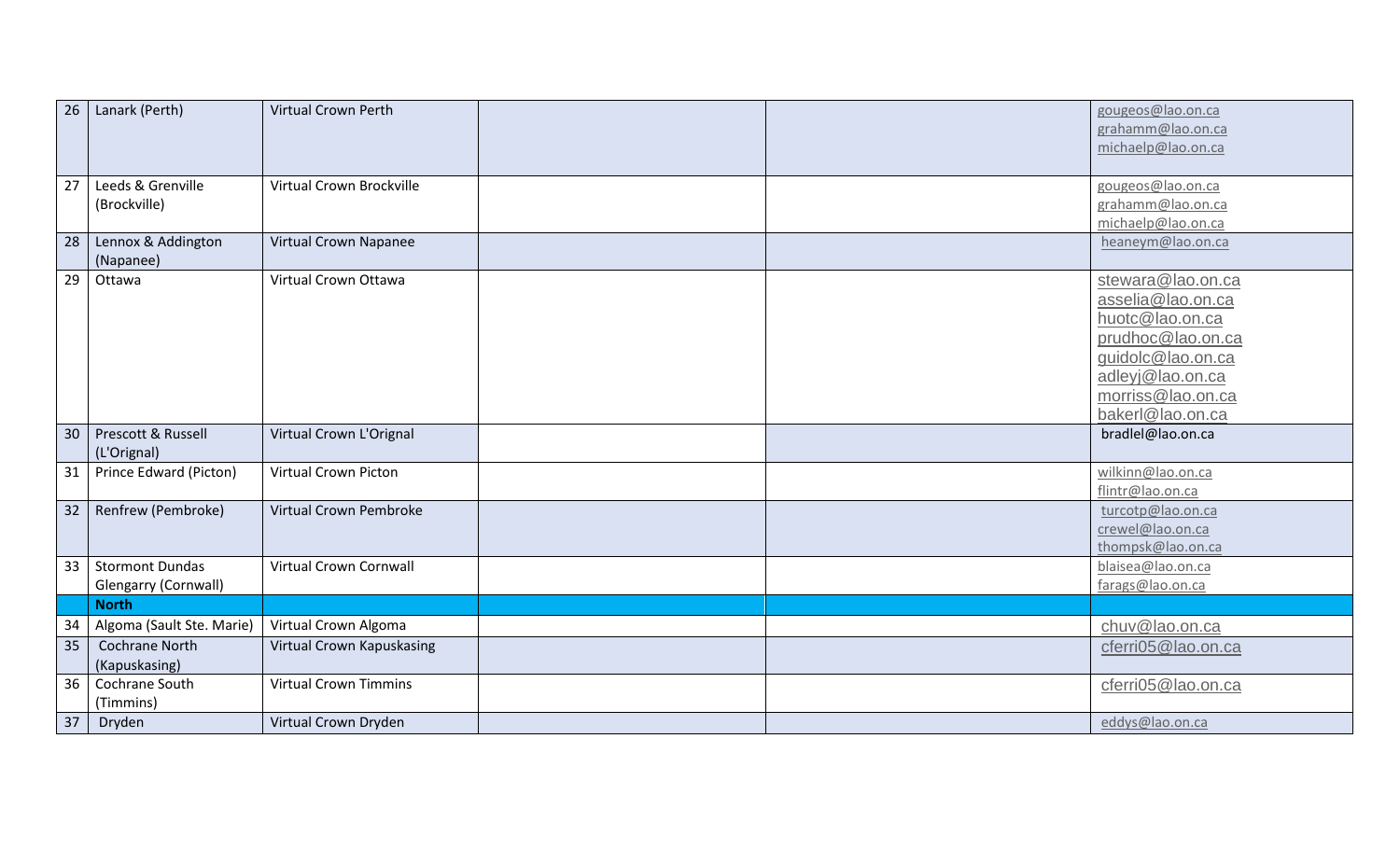|    |                            |                                   |  | genlokenora@lao.on.ca         |
|----|----------------------------|-----------------------------------|--|-------------------------------|
| 38 | Kenora                     | Virtual Crown Kenora              |  | genlokenora@lao.on.ca         |
|    |                            |                                   |  | warkentk@lao.on.ca            |
| 39 | Manitoulin (Gore Bay)      | Virtual Crown Gore Bay            |  | mcdonal@lao.on.ca             |
|    |                            |                                   |  |                               |
| 40 | Nipissing (North Bay)      | Virtual Crown North Bay           |  | prevosa@lao.on.ca             |
| 41 | Parry Sound                | Virtual Crown Parry Sound         |  | prevosa@lao.on.ca             |
| 42 | Rainy River (Fort Frances) | <b>Virtual Crown Fort Frances</b> |  | oneillh@lao.on.ca             |
| 43 | Sudbury                    | <b>Virtual Crown Sudbury</b>      |  | recoskij@lao.on.ca            |
| 44 | Temiskaming                | Virtual Crown Haileybury          |  | scottk@lao.on.ca              |
|    | (Haileybury)               |                                   |  |                               |
| 45 | <b>Thunder Bay</b>         | Virtual Crown Thunder Bay         |  | desouzm@lao.on.ca             |
|    | <b>West</b>                |                                   |  | gendothunderbak@lao.on.ca     |
|    |                            | Virtual Crown Walkerton           |  |                               |
| 46 | Bruce (Walkerton)          |                                   |  | mccormm@lao.on.ca             |
| 47 | Elgin (St. Thomas)         | Virtual Crown St. Thomas          |  | meikleD@lao.on.ca             |
| 48 | Essex (Windsor)            | <b>Virtual Crown Windsor</b>      |  | alvarer@lao.on.ca             |
| 49 | Grey (Owen Sound)          | Virtual Crown Owen Sound          |  | mccormm@lao.on.ca             |
| 50 | Huron (Goderich)           | <b>Virtual Crown Goderich</b>     |  | mccormm@lao.on.ca             |
| 51 | Kent (Chatham)             | <b>Virtual Crown Chatham</b>      |  | dc.chatham@lao.on.ca          |
| 52 | Lambton (Sarnia)           | Virtual Crown Sarnia              |  | dc.sarnia@lao.on.ca           |
| 53 | Middlesex (London)         | Virtual Crown London              |  | mcalpinc@lao.on.ca (criminal) |
|    |                            |                                   |  | meikleD@lao.on.ca (family)    |
| 54 | Oxford (Woodstock)         | <b>Virtual Crown Woodstock</b>    |  | meikleD@lao.on.ca             |
| 55 | Perth (Stratford)          | <b>Virtual Crown Stratford</b>    |  | mcalpinc@lao.on.ca            |
| 56 | Waterloo (Kitchner)        | Virtual Crown Kitchner            |  | dcc-kitchener@lao.on.ca       |
| 57 | Wellington (Guelph)        | Virtual Crown Guelph              |  | dc.guelph@lao.on.ca           |
|    |                            |                                   |  |                               |
|    | <b>Toronto</b>             |                                   |  |                               |
| 58 | 311 Jarvis Toronto         | Virtual Crown 311 Jarvis          |  | hunters@lao.on.ca (temporary) |
|    |                            | Toronto                           |  |                               |